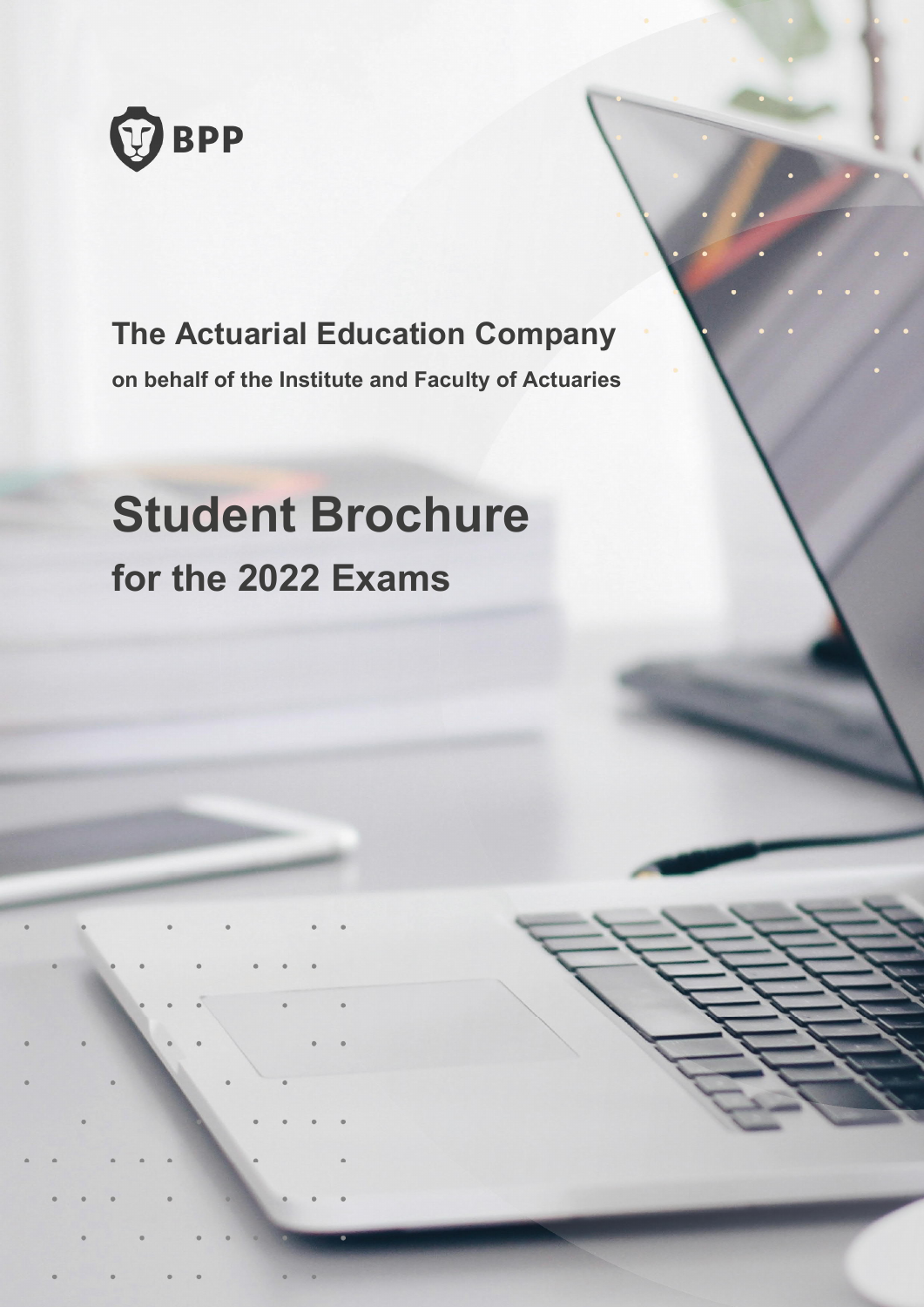|                                                                                                                                                                                   | Page           |
|-----------------------------------------------------------------------------------------------------------------------------------------------------------------------------------|----------------|
| <b>Core study materials</b>                                                                                                                                                       | 1              |
| <b>Revision materials</b>                                                                                                                                                         | $\overline{2}$ |
| <b>Marking</b>                                                                                                                                                                    | 3              |
| <b>Tuition</b>                                                                                                                                                                    | $\overline{4}$ |
| ActEd and the Institute and Faculty of Actuaries                                                                                                                                  | 5              |
| <b>Refunds</b>                                                                                                                                                                    | 5              |
| <b>Advice for students</b>                                                                                                                                                        | 6              |
| New students<br><b>Retakers</b>                                                                                                                                                   |                |
| <b>Advice for students</b>                                                                                                                                                        | 7              |
| Students waiting for results<br>Students studying Subjects CB2, SP6 & SP9<br>Students studying Subject CP1 over two sessions<br>Advice for students studying the Practice Modules |                |
| <b>Prices</b>                                                                                                                                                                     | $8-9$          |
| <b>Retaker discounts and despatch charges</b>                                                                                                                                     | 10             |
| How and when to order                                                                                                                                                             | 11             |

**ActEd student number:**

Welcome to ActEd's brochure for the 2022 examinations. Our comprehensive and innovative study products, together with our marking services, teaching expertise and highly regarded professionalism and enthusiasm, give all students the opportunity to maximise their chances of exam success.

Record your ActEd student number above for easy reference. You may need this when you order materials, apply for tutorials and submit assignments for marking. If you are a new student we will assign you a number when we receive your first order.

Please be sure to see our website www.ActEd.co.uk for the latest updates and information, including up-to-date information about our tutorials and any return to face-to-face teaching.

Good luck with your studies for the 2022 exams.

**General queries** ActEd@bpp.com +44 (0) 1235 550005 www.ActEd.co.uk

**Accounts queries** ActEdAccounts@bpp.com +44 (0) 1235 550015

**Discussion forum** www.ActEd.co.uk/forums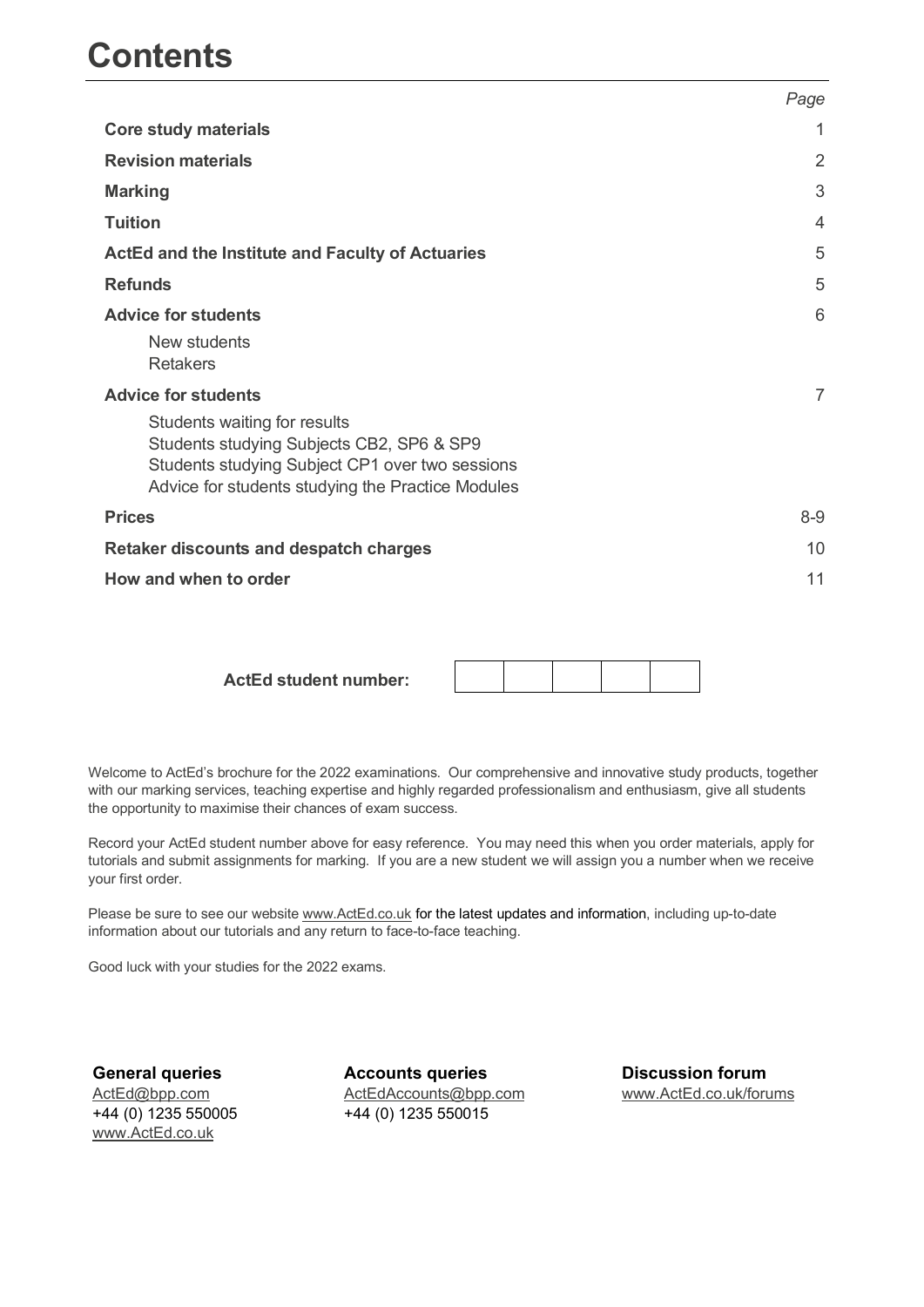*Our core study materials enable you to develop the basic knowledge and understanding of the principles needed to pass the exam. These core study materials are available in all core and specialist subjects. Most of these study materials are available in print or as an eBook. EBooks can be purchased as an addition to the printed product or as a stand-alone product.*

| <b>Combined Materials Pack</b>  | The Combined Materials Pack (CMP) is ideal if you are sitting a subject for the first<br>time. The key elements of the CMP are:<br>Course Notes (incorporating complete Core Reading and Practice                                                                                                                                                                                                                                                                                                                                                                                                                                                                 |
|---------------------------------|-------------------------------------------------------------------------------------------------------------------------------------------------------------------------------------------------------------------------------------------------------------------------------------------------------------------------------------------------------------------------------------------------------------------------------------------------------------------------------------------------------------------------------------------------------------------------------------------------------------------------------------------------------------------|
|                                 | Questions)                                                                                                                                                                                                                                                                                                                                                                                                                                                                                                                                                                                                                                                        |
|                                 | <b>Series X Assignments</b><br>$\bullet$                                                                                                                                                                                                                                                                                                                                                                                                                                                                                                                                                                                                                          |
|                                 | Paper B Online Resources (PBOR; in the CM and CS Subjects only,<br>incorporating the Series Y Assignments).                                                                                                                                                                                                                                                                                                                                                                                                                                                                                                                                                       |
|                                 | In Subjects CB2, SP6 and SP9, the full-price CMP also includes the key textbooks<br>referenced by the Core Reading. Please refer to page 7 for more information.<br>These textbooks are not available as eBooks from ActEd but you may be able to<br>source eBooks from other suppliers.                                                                                                                                                                                                                                                                                                                                                                          |
| <b>Course Notes</b>             | The Course Notes will help you develop the basic knowledge and understanding of<br>principles needed to pass the exam. The Course Notes incorporate the Core<br>Reading and include a full explanation of all the syllabus objectives, and practice<br>questions at the end of each chapter to test and develop your understanding. In<br>Subjects CB2, SP6 and SP9, students are also required to read material in<br>specified textbooks, which do not form part of the Course Notes. Please refer to<br>page 7 for more details.                                                                                                                               |
| <b>Assignments</b>              | ActEd's Series X Assignments contain a range of mainly exam-style questions (with<br>full solutions) to test your understanding of the course. Series Y Assignments are<br>also provided for the CM and CS Subjects as preparation for Paper B. They are all<br>ideal for first-time sitters, as they are co-ordinated with each part of the course to<br>give you exam practice as you progress through the Course Notes. If you also<br>purchase marking (which is not included in the price of the CMP or Assignments,<br>please see page 3) then you can have your assignments marked by ActEd. Please<br>visit www.ActEd.co.uk for more details.             |
| <b>Paper B Online Resources</b> | The Paper B Online Resources (PBOR) are the final component of the CMP in the<br>CM and CS Subjects. Delivered only through a VLE, you will have access to<br>worked examples and practice questions to help you prepare for the computer-<br>based Paper B. PBOR also includes the Y Assignments, two exam-style<br>assignments, in each subject. Access to PBOR is only given for 13 months. An<br>additional fee is payable if extended access is required.                                                                                                                                                                                                    |
| CMP Upgrade 2021/22             | The CMP Upgrade enables you to amend your 2021 CMP to make it suitable for<br>study for the 2022 exams. Where possible, it includes all significant changes to the<br>Core Reading between 2021 and 2022. However, if a large proportion of the<br>material has changed significantly, making it inappropriate to include all changes,<br>the upgrade will only outline what has changed. In this case we recommend that<br>you purchase a replacement CMP (printed copy or eBook) or Course Notes at a<br>significantly reduced price. The CMP Upgrades can be downloaded free of charge<br>from www.ActEd.co.uk.                                                |
| <b>Core Reading</b>             | In most subjects, ActEd's Course Notes include the complete Core Reading<br>integrated within the ActEd text. In Subjects CB2, SP6 and SP9, students are also<br>required to read material in specified textbooks, which do not form part of the<br>Course Notes. Please refer to page 7 for more details. If you are a student<br>member of the IFoA and have purchased the ActEd Combined Materials Pack in<br>the same subject, then you may order a stand-alone copy of the Core Reading at a<br>discounted price. All other orders for Core Reading should be made from the IFoA<br>website. Please refer to page 5 for more information about Core Reading. |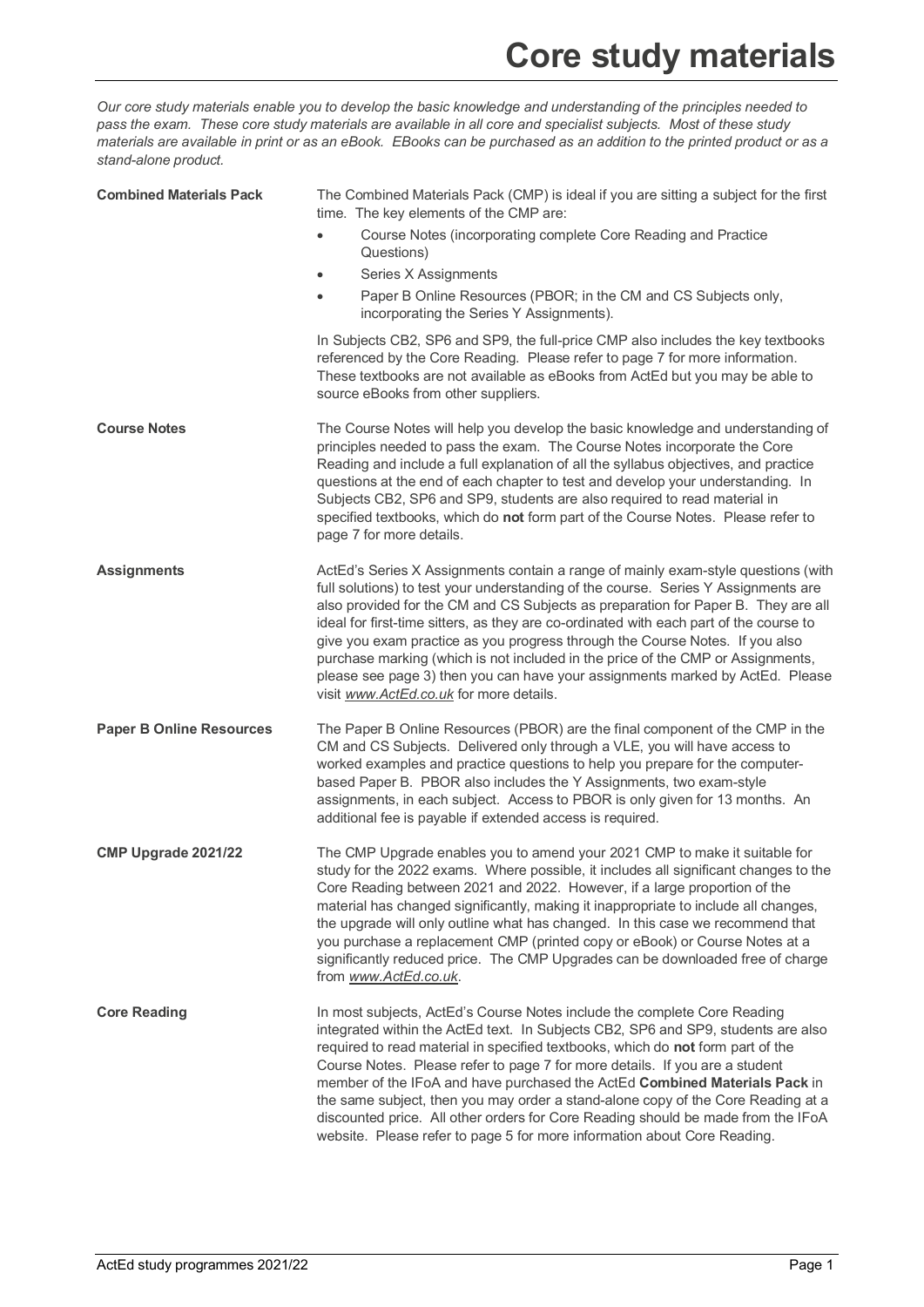# **Revision materials**

*Our revision materials help you to reach exam standard quickly and efficiently in the final weeks before the exam. For advice about which products to choose, please read our product guide, which can be found on our website. Most revision materials are available in print or as an eBook. EBooks can be purchased as an addition to the printed product or as a stand-alone product.*

| <b>ASET</b>                 | ActEd Solutions with Exam Technique (ASET) contains exam papers along with<br>ActEd's full solutions including techniques for tackling exam questions. (Please visit<br>www.ActEd.co.uk for more details of the papers covered by ASET.)                                                                                                                                                                                                                                                                                                                                                                                                                                                      |
|-----------------------------|-----------------------------------------------------------------------------------------------------------------------------------------------------------------------------------------------------------------------------------------------------------------------------------------------------------------------------------------------------------------------------------------------------------------------------------------------------------------------------------------------------------------------------------------------------------------------------------------------------------------------------------------------------------------------------------------------|
|                             | ASET is fully up-to-date in respect of changes to the Syllabus and Core Reading.<br>In subjects where there have been significant syllabus changes, all relevant<br>questions from all relevant subjects have been included, making it easier for you to<br>find the questions you need. It includes not only a possible solution to each<br>question on the exam paper, but also comments to help you with your exam<br>technique, alternative approaches and references to the course material. ASET is a<br>useful complement to the Examiners' Reports (available from the IFoA website). It<br>is available this year in Subjects CM1-2, CS1-2, CB1-2, CP1-3, SP1-2, SP4-9 and<br>SA2-4. |
| <b>Revision Notes</b>       | Our Revision Notes have been designed with input from students to help you revise<br>efficiently. They are suitable for first-time sitters who have worked through the<br>ActEd Course Notes or for retakers, who should find them much more useful and<br>challenging than simply reading through the course again.                                                                                                                                                                                                                                                                                                                                                                          |
|                             | Revision Notes comprise a set of A5 booklets - perfect for revising on the train or<br>tube to work. Each booklet covers one main theme of the course and typically<br>includes:                                                                                                                                                                                                                                                                                                                                                                                                                                                                                                              |
|                             | Core Reading with a set of integrated short questions to develop your<br>bookwork knowledge                                                                                                                                                                                                                                                                                                                                                                                                                                                                                                                                                                                                   |
|                             | up to ten years of relevant past exam questions with concise solutions (Paper<br>$\bullet$<br>A questions only in the CM & CS Subjects) and other useful revision aids.                                                                                                                                                                                                                                                                                                                                                                                                                                                                                                                       |
|                             | Revision Notes are available in Subjects CM1-2, CS1-2, CB1-2, CP1, SP1-2, SP4-5<br>and SP7-8. (Please note that due to the use of a textbook, the Subject CB2<br>Revision Notes do not include the full Core Reading.)                                                                                                                                                                                                                                                                                                                                                                                                                                                                        |
| <b>Flashcards</b>           | The A6-sized Flashcards cover the key points of the course that most students like<br>to commit to memory and are an excellent supplement to our other study materials.<br>Each flashcard has a question on one side and the answer on the reverse. We<br>recommend that you use the cards actively and test yourself as you progress<br>through the course. Flashcards are available in Subjects CM1-2, CS1-2, CB1-2,<br>CP1, SP1-2, SP4-5, SP7-9 and SA2-4 and SA7.                                                                                                                                                                                                                         |
| <b>Mock Exam</b>            | A Mock Exam is available in the subjects for which we produce core study<br>materials. It includes two papers for Subjects CM1-2, CS1-2, CP1 and CP2 and<br>one paper for each of the other subjects. The Mock Exam can be purchased with<br>or without marking but is only available as an eBook, not in print. (See page 3 for<br>details of our marking products.)                                                                                                                                                                                                                                                                                                                         |
|                             | Some employers automatically order mock exams for their students and so you may<br>wish to check with your employer before buying the Mock Exam from ActEd.                                                                                                                                                                                                                                                                                                                                                                                                                                                                                                                                   |
| <b>Additional Mock Pack</b> | The Additional Mock Pack (AMP) consists of two further mock exams. It is ideal if<br>you are retaking and have already sat the Mock Exam, or if you just want some extra<br>question practice. Marking Vouchers can be used if you would like the additional<br>mocks marked by ActEd. AMP is also only available as an eBook.                                                                                                                                                                                                                                                                                                                                                                |
| <b>Sound Revision</b>       | Sound Revision (in Subjects CP1 and SA2 only) is a set of audio files, designed to<br>help you remember the most important aspects of the Core Reading. They cover<br>most of the course, split into a number of manageable topics based on the chapters<br>in the Course Notes. The recordings are perfect for the train, tube, or car journey to<br>work, or where taking folders and course notes is not practical.                                                                                                                                                                                                                                                                        |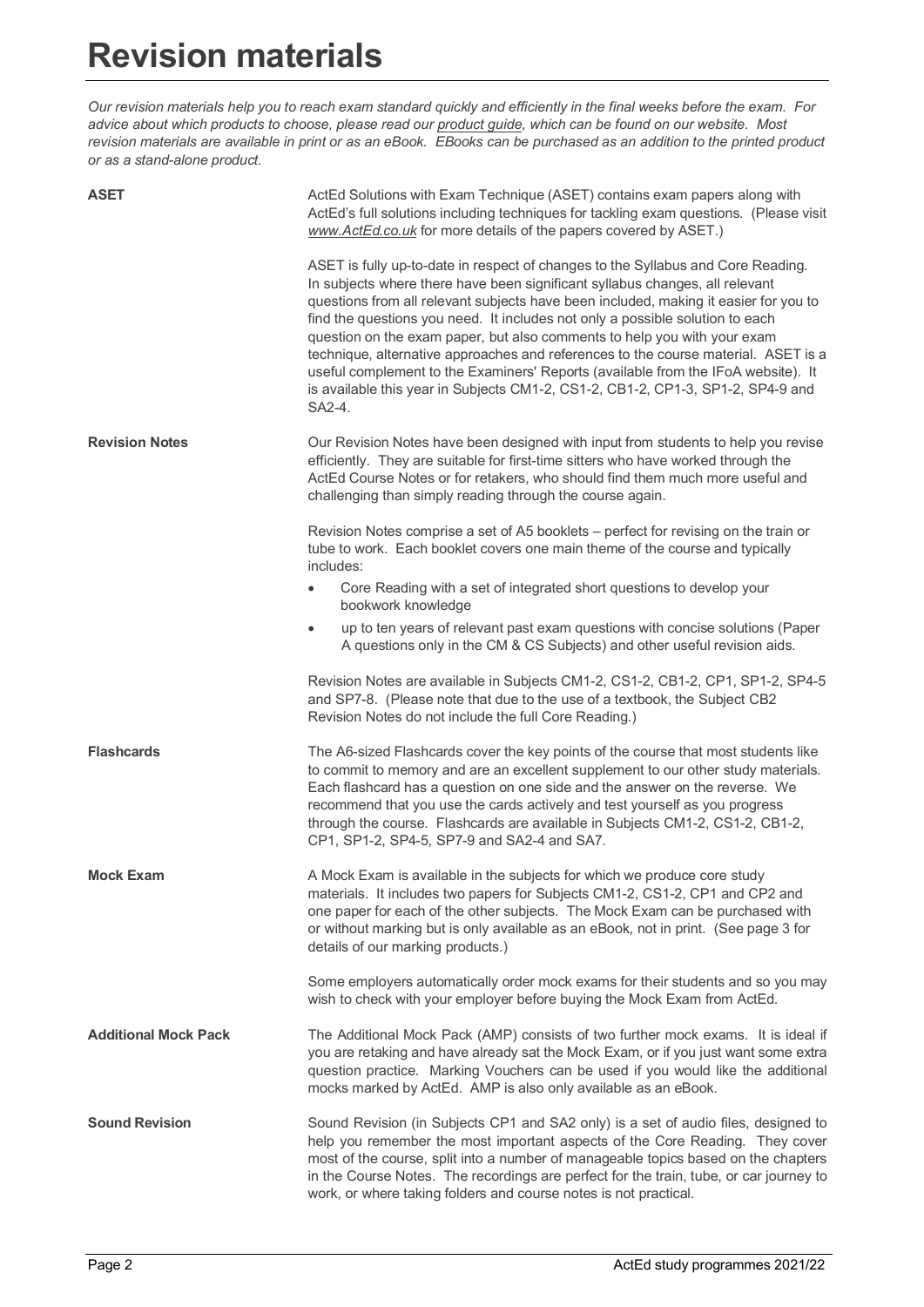*You can have your attempts at any of the currently available assignments or mock exams marked by ActEd. We aim to provide specific advice to improve your chances of success in the exam. We also aim to return your script as swiftly as possible.*

*We only accept the current version of assignments for marking, ie those published for the sessions leading to the 2022 exams. If you wish to submit your script for marking but only have an old version then you can request the current assignments free of charge provided you meet the conditions set out on our website at www.ActEd.co.uk.*

#### **Series Marking and Mock Exam Marking**

You can buy Series X Marking, Series Y Marking, and/or Mock Exam Marking for a specified subject (*eg* Subject CM2) for the current exam sitting. You will not be able to defer this marking to a future exam sitting. By submitting your scripts in line with our published recommended submission dates, you will make steady progress through the course. We also publish a set of final deadline dates – **if you miss the final deadline date for an X Assignment, Y Assignment or the Mock Exam, your script will not be marked**. Recommended submission dates and final deadline dates are available on the ActEd website at www.ActEd.co.uk.

Mock Exam Marking is only available for the main Mock Exam, not Mock Exams 2 or 3 (contained in the Additional Mock Pack), but Marking Vouchers may be used instead (see below).

#### **Marking Vouchers**

Marking Vouchers are the flexible alternative to Series Marking or Mock Exam Marking. They are transferable between study sessions, between subjects and even between students. The holder has the right to submit an attempt at any current assignment or mock exam paper for marking at any time, irrespective of the deadlines. However, you will need to adhere to the explicit Marking Voucher deadline dates in each session to ensure that your script is returned before the date of the exam.

Marking Vouchers are valid for four years from the date of purchase and can be used or refunded at any time up to the expiry date (which is shown clearly on each voucher). Please ensure that you purchase the correct number of vouchers for the subjects that you are studying.

Mock Exam 2 and Mock Exam 3 can only be marked using Marking Vouchers. If you wish to use Marking Vouchers for any Mock Exams in Subjects CM1-2, CS1-2, CP1 or CP2, then you will need two vouchers per subject as there are two papers in each Mock Exam.

#### **Solutions to Series Assignments and Mock Exams**

We typically provide full solutions with Assignments and the Mock Exam. However, if you order Series X or Y Marking (or Mock Exam Marking) at the same time as you order the Series Assignments (or Mock Exam), you can choose whether or not to receive a copy of the solutions in advance. If you choose *not* to receive them with the study material, you will be able to download the solutions via a secure link on the internet when your marked script is submitted (or following the final deadline date if you do not submit a script).

#### **Submitting assignment and mock exam scripts**

For all written exams, you will need to email each assignment and mock exam script as a pdf file to ActEdMarking@bpp.com but please read the instructions on the assignment or mock exam coversheet *before* completing your assignment or mock exam. For R- or Excel-based exams (Subjects CS1-2, CM1-2 and CP2) you will need to submit the relevant files (*eg* Word or Excel documents) attached to an email. Please follow the instructions on each assignment or mock carefully.

Unless you are using a Marking Voucher, any scripts received by ActEd after the deadline date will not be marked. It is *your* responsibility to ensure that your script is sent in good time to reach us.

Your script will be passed to the next available marker and will be returned to you via a secure link on the internet. We encourage markers to return scripts quickly, but you should be aware that scripts submitted around the time of the final deadlines may have a significantly slower turnaround time than usual.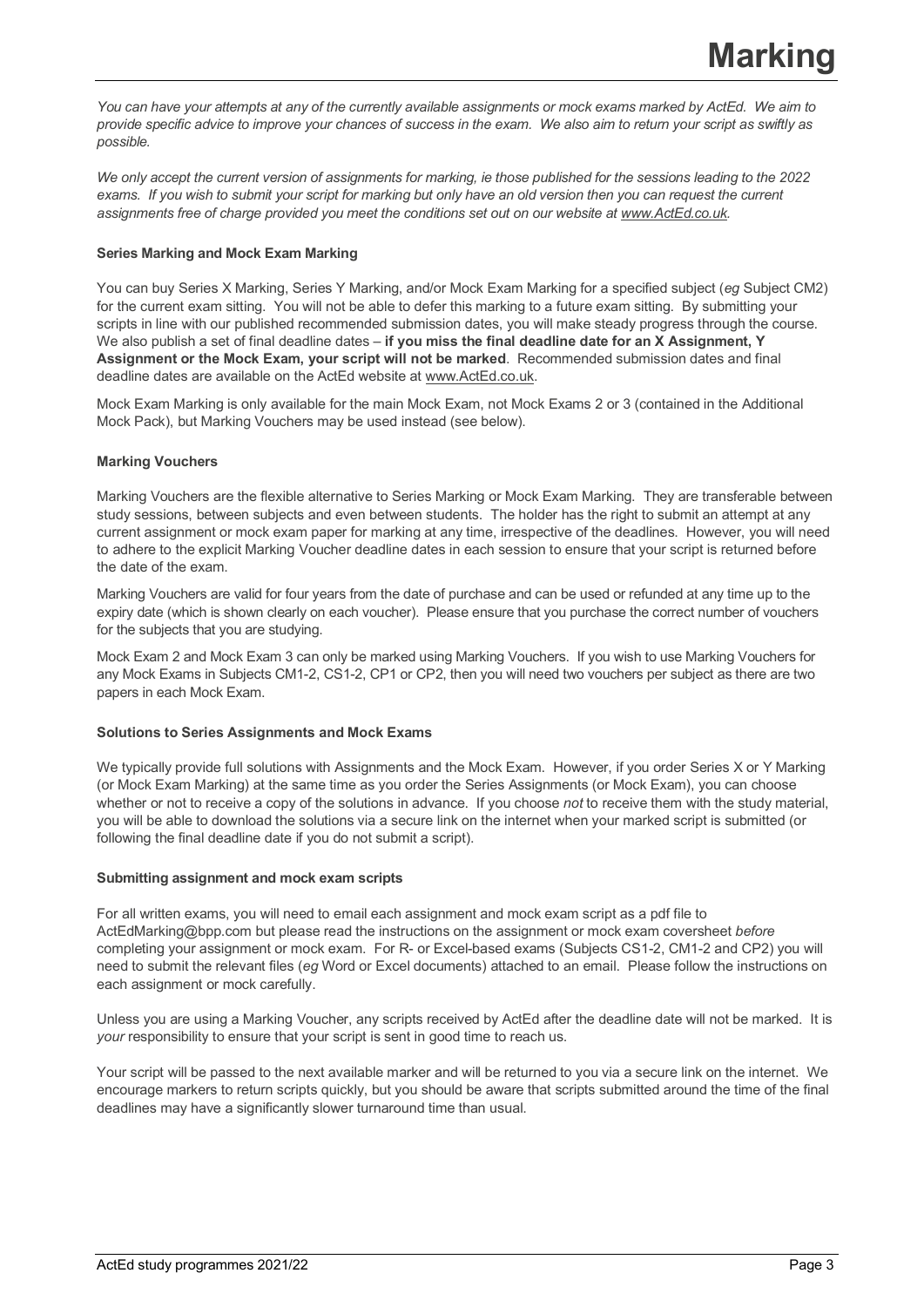*ActEd's interactive tutorials are challenging and rewarding. Our tutors will help you to develop your higher-level understanding and exam technique in an enjoyable environment. Although we cannot guarantee any maximum group size, we usually aim for at most 12 on face-to-face tutorials and 18 on most live online tutorials. Please refer to the latest Tuition Bulletin on our website for the full details of the courses on offer. Our live, synchronous tutorials will be offered incentre (face-to-face) and/or online.*

| <b>Regular Tutorials</b>        | Regular Tutorials are ideal if you want tuition throughout the session to make sure that<br>you fully understand the material as you progress through the course. We'll expect<br>you to have read the relevant parts of the Course Notes before the tutorial and to work<br>hard on the day. Regular tutorials typically involve three to five days of tuition spread<br>throughout the study session. Late-starting Regular Tutorials begin slightly later in the<br>study session.                                                                                                                                                                                                                                     |
|---------------------------------|---------------------------------------------------------------------------------------------------------------------------------------------------------------------------------------------------------------------------------------------------------------------------------------------------------------------------------------------------------------------------------------------------------------------------------------------------------------------------------------------------------------------------------------------------------------------------------------------------------------------------------------------------------------------------------------------------------------------------|
| <b>Block Tutorials</b>          | These are courses held closer to the exams with at least some consecutive days,<br>offered as an alternative to Regular Tutorials. They are the same length and cover<br>the same content as the alternative Regular Tutorial.                                                                                                                                                                                                                                                                                                                                                                                                                                                                                            |
| <b>Paper B Preparation Days</b> | In the CM and CS Subjects, the Regular and Block Tutorials will focus on, and<br>develop the skills required for, the written Paper A. Students wishing for some<br>additional tutor support for Paper B, working through exam-style questions, may<br>wish to attend a Paper B Preparation Day. Students will need to bring their own<br>device capable of running Excel or R as required, when attending face-to-face<br>courses. Some standalone Paper B Preparation Days will be offered, but most will<br>be bundled in with a Regular or Block Tutorial.                                                                                                                                                            |
| <b>Subject CP2 Tutorials</b>    | The CP2 Preparation Day builds upon the CP2 Course Notes. It helps develop the<br>required documentation skills and technical Excel knowledge needed to pass<br>Subject CP2, using an exam-style question as a case study.                                                                                                                                                                                                                                                                                                                                                                                                                                                                                                |
|                                 | Students will need to bring their own device capable of running Excel and Word, when<br>attending face-to-face courses.                                                                                                                                                                                                                                                                                                                                                                                                                                                                                                                                                                                                   |
| <b>Subject CP3 Tutorials</b>    | A one-day Preparation Day is also available in Subject CP3. For more details<br>please visit the CP3 page of our website.                                                                                                                                                                                                                                                                                                                                                                                                                                                                                                                                                                                                 |
| <b>Online Classroom</b>         | The Online Classroom is an alternative to attending a synchronous tutorial and may<br>particularly appeal if there isn't a tutorial with suitable dates or location for you.<br>Students will have access for up to 13 months to pre-recorded, asynchronous tutorial<br>units covering the same topics as on a typical face-to-face tutorial. Students can<br>discuss problem areas amongst themselves and/or with a tutor using a discussion<br>forum.                                                                                                                                                                                                                                                                   |
|                                 | Online classroom is available in all Core Subjects, as well as Subjects SP1, SP2,<br>SP5, SP7, SP8, SA2 and SA7. A mini-Online Classroom is available for Subject SA1.<br>The CM and CS Online Classrooms are an alternative to a Regular or Block tutorial<br>and will help you prepare for both papers A and B, as the underlying examinable<br>content is broadly the same. However, the Online Classroom focuses on the written<br>Paper A and does not cover any R or Excel questions. Hence the Online Classroom<br>is not intended to be an alternative to using the Paper B Online Resources (PBOR) or<br>attending a Paper B Preparation Day, both of which focus on preparing students for<br>the Paper B exam. |
|                                 | Students attending a Regular or Block Tutorial in the same session may purchase the<br>Online Classroom at a significantly reduced cost. Please visit www. ActEd.co.uk for<br>more details.                                                                                                                                                                                                                                                                                                                                                                                                                                                                                                                               |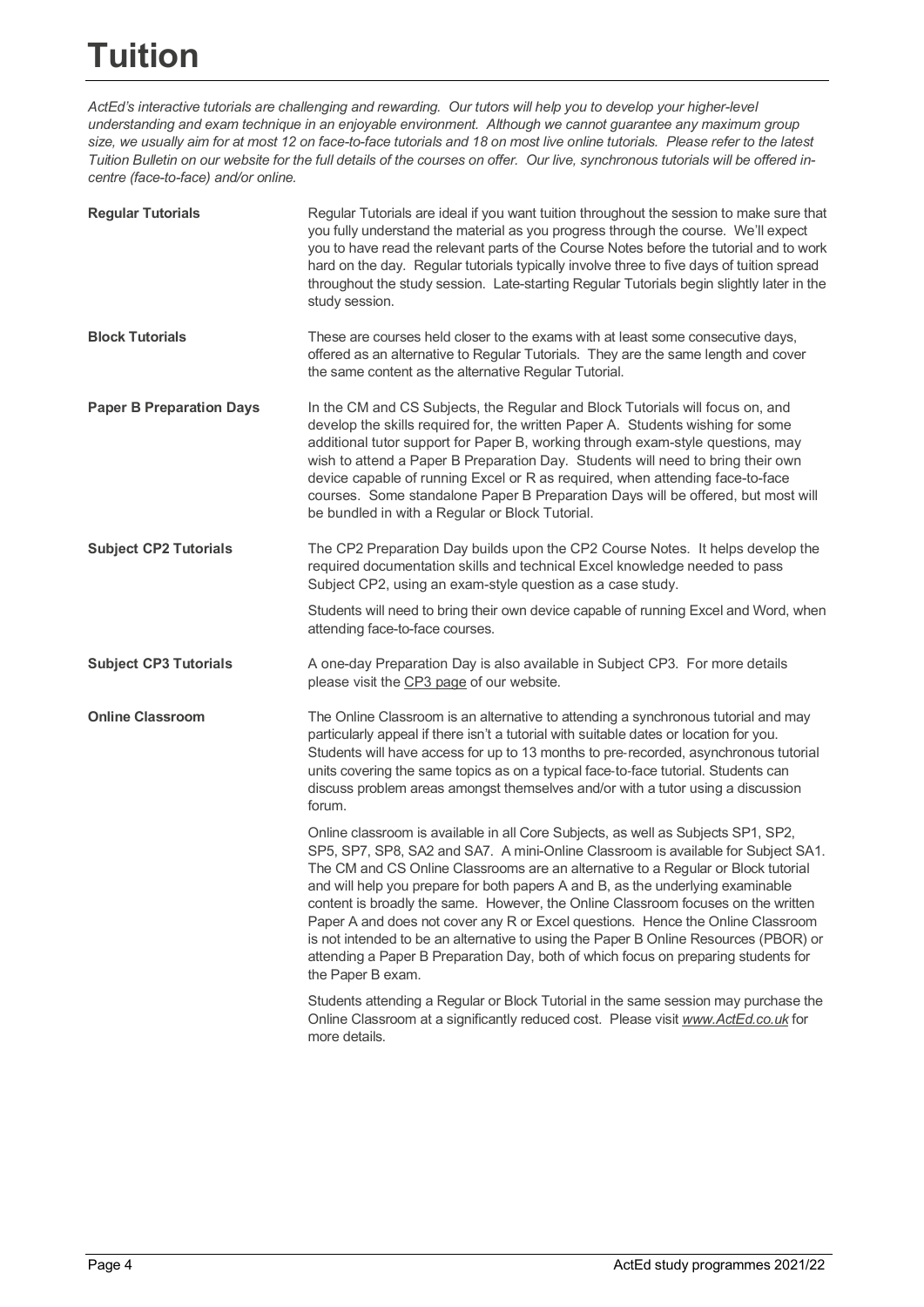#### **The role of ActEd, IFE and OTM**

The Actuarial Education Company (ActEd) is a subsidiary of BPP Actuarial Education Ltd. ActEd is contracted to provide actuarial tuition for students on behalf of Institute and Faculty Education Ltd (IFE), a subsidiary of the Institute and Faculty of Actuaries (IFoA). The IFoA, through IFE, set ActEd's prices each year. The Office of Tuition Monitoring (OTM, a function of the IFoA)) has responsibility for monitoring the quality of aspects of ActEd's services to ensure that they meet certain standards. You may meet members of OTM at ActEd's tutorials from time to time.

All aspects of the examination process (Syllabus, Core Reading, exam dates, exam entry, exam setting, exam delivery, exam marking, communication of exam results, and production of Examiners' Reports) are the direct responsibility of the IFoA. Full details of the examinations are given on the IFoA website.

Core Reading is produced by the Institute and Faculty of Actuaries. The purpose of Core Reading is to ensure that tutors, students and examiners have a clear, shared appreciation of the requirements of the Syllabus for the examinations. The Core Reading supports coverage of the syllabus in helping to ensure that both depth and breadth are re-enforced. In examinations students are expected to demonstrate their understanding of the concepts in the Core Reading; these are based on the legislation, professional guidance *etc* that are in force when the Core Reading is published, *ie* on 31 May in the year preceding the examinations.

If you have any comments about ActEd's services please email us at ActEd@bpp.com in the first instance. We will endeavour to act on any suggestions or complaints and we will copy correspondence to OTM where appropriate. If you are unhappy with our response, you may wish to follow BPP's formal complaints procedure (which can be found at *https://acted.co.uk/terms\_conditions.html*) or take your complaint directly to OTM.

#### **The Institute and Faculty of Actuaries**

The Institute and Faculty of Actuaries is responsible for professional matters including all aspects of the examination system. All enquiries about student admissions, the examination system, exemptions, exam counselling, professional skills courses, personal and professional development (PPD) and work-based skills should be directed to them:

|        | Institute and Faculty of Actuaries  |
|--------|-------------------------------------|
| Tel:   | +44 (0) 1865 268207                 |
| Fax:   | +44 (0) 1865 268233                 |
| Email: | education.services@actuaries.org.uk |
|        |                                     |

Website: *www.actuaries.org.uk*

### **Refunds and cancellations**

ActEd's full Terms & Conditions and Privacy Policy, which include ActEd's policy on cancellation and refunds can be viewed at https://acted.co.uk/terms\_conditions.html and a copy will be emailed to you once you have placed your order.

You can, subject to certain exceptions, cancel your order and obtain a full refund if you request it within a specified timeframe. In order to cancel your place, please refer to our Terms and Conditions, which contain full details of our cancellation and refund policies and our cancellation form.

**We do not advise you to adopt a study strategy that might require you to cease studying partway through a session. If you might need to change your plans in the light of your exam results or gaining exemptions, then we'd recommend that you apply for a late-starting Regular Tutorial or a Block Tutorial, rather than a standard Regular Tutorial, and that you choose Marking Vouchers rather than Series Marking. This will give you much more flexibility should your plans change.**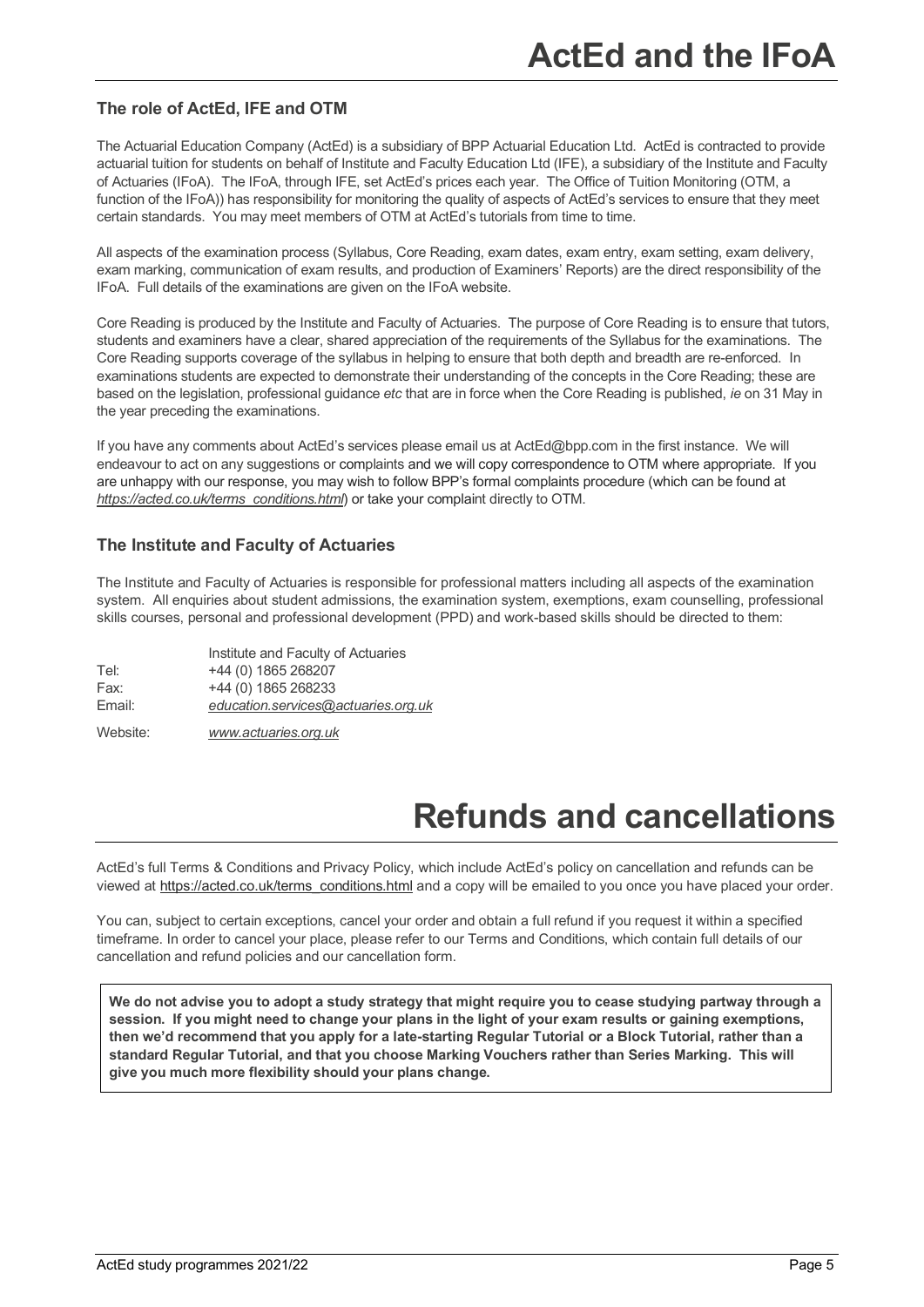## **Advice for students**

#### **Advice for new students**

Please read the IFoA *Student Handbook* carefully to understand how the exam system works. It is important that you start studying as soon as possible – we would expect this to be on, but ideally before, 1 November 2021 for the April 2022 exams, so you should order your materials and apply for tutorials as soon as possible.

If you are sitting a subject for the first time, we recommend that you order a **Combined Materials Pack**, **Series X Marking (and Series Y Marking for the CM and CS Subjects)**, and a **Mock Exam with Marking** (unless your employer will automatically purchase a Mock Exam for you). Our **Revision Notes, ASET** and **Flashcards** are also very popular. For advice about which products to choose, please read our product guide, which can be found on our website.

Our tutorials are also very helpful. You can choose between a **Regular or Block Tutorial** and/or for some subjects, the **Online Classroom**. A **Preparation Day** for Paper B in the CM and CS Subjects is a very useful addition. Please note that there is a significant degree of overlap between Regular and Block Tutorials and we do not expect students to attend both of these in a given subject in the same session.

If you are studying a CM or CS Subject then you should use the Paper B Online Resources throughout your study of the main course and not leave all of your Paper B preparation until the end. If you attend a Preparation Day then you will need to be familiar with the main course content and either Excel (CM Subjects) or R (CS Subjects) in order to benefit from attending this tutorial.

If your maths or statistics is a little rusty you may wish to consider purchasing additional material to help you get up to speed. The course 'Pure Maths and Statistics for Actuarial Studies' is available from ActEd and it covers the mathematical techniques that are required for the Core Principles subjects, some of which are beyond A-Level (or Higher) standard. You do not need to work through the whole course in order – you can just refer to it when you need help on a particular topic. An initial assessment to test your mathematical skills and further details regarding the course can be found on our website.

#### **Advice for students retaking a subject**

Special retaker discounts are available for students who have previously purchased similar material at the full price from ActEd. Please see page 10 for more details.

In most subjects we are likely to produce a CMP Upgrade which you can use to find out how the Syllabus and Core Reading have changed from 2021 to 2022. Where available, CMP Upgrades can be downloaded free of charge from our website at *www.ActEd.co.uk.*

Whatever subject you're retaking, we recommend that you buy our **Mock Exam** or the **Additional Mock Pack**, the **Revision Notes** and/or the **Flashcards** (if available and you haven't purchased them before). See page 2 for more details about our revision products.

If you have not used marking before, then we recommend that you consider using **Series X Marking** (and **Series Y Marking** in the CM and CS Subjects). You might also wish to get the **Mock Exam** marked this time. Results of a previous survey suggest that attempting the assignments and mock exam and having them marked improves your chances of passing the exam.

If you haven't already attended tutorials, you'll find a **Regular Tutorial**, a **Block Tutorial**, or the **Online Classroom** very useful. See page 4 for more details about our tutorials.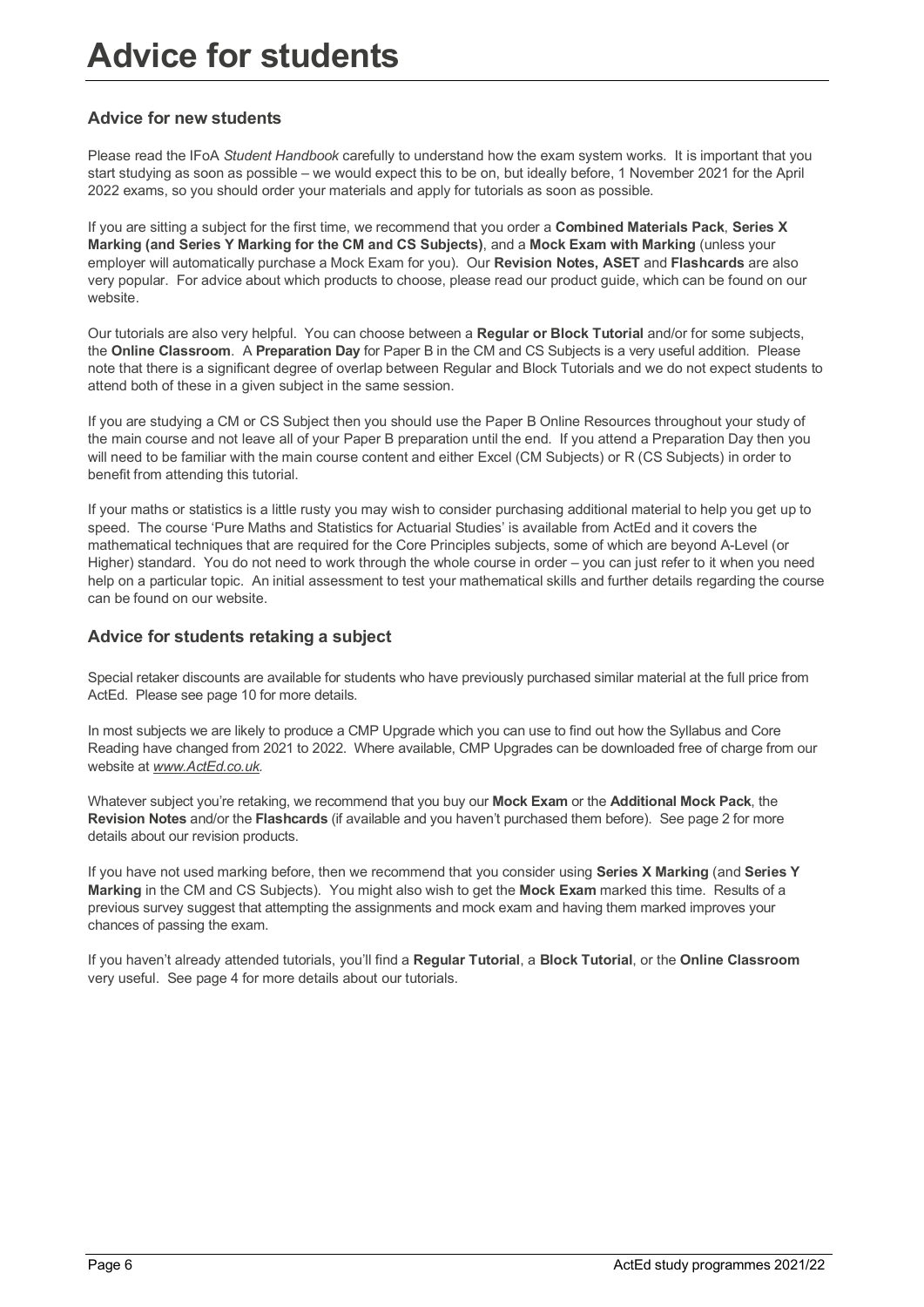#### **Advice for students waiting for exam results**

We do not advise you to adopt a study strategy that might require you to cease studying partway through a session. We recommend that you choose to study subjects at the beginning of the session with the expectation that you will sit those exams. If you cannot judge how well you did in the last set of exams, don't start to study too many subjects in the next session – it is much better to take on an extra subject if you are ahead of schedule than it is to drop subjects midway through the session and switch back to a previous subject.

If you might need to change your plans in the light of your exam results, then we'd recommend that you apply for a **Block Tutorial** or a **late-starting Regular Tutorial** rather than Regular Tutorials and that you choose **Marking Vouchers** rather than Series Marking. This will give you much more flexibility should your plans change.

#### **Advice for students studying Subjects CB2, SP6 or SP9**

These subjects have moved away from the traditional 'Core Reading' approach. Instead, the majority of the Core Reading is replaced by references to the textbooks listed in the table below. As a result, ActEd's Course Notes in these subjects are not intended to be used as stand-alone courses. In Subjects SP6 and SP9, the notes aim to summarise the key principles and results and to explain in more detail the most difficult topics in the Syllabus. In Subject CB2, the notes provide guidance through the reading, along with advice and question practice in preparation for the examination. End of chapter/module Practice Questions and a set of Series X Assignments have been produced in the same way as for other subjects.

ActEd's full-price Combined Materials Pack in each subject will **include** the relevant textbooks, as well as the Course Notes and X Assignments, in the bundled price. However, all of these items may also be purchased individually. ActEd's prices for purchasing the textbooks separately can be found in the table below and the prices of ActEd's other materials can be found on page 8.

| C <sub>B2</sub> | Economics by J. Sloman, J Guest and D Garratt (10th Ed),<br>ISBN 978-1-292-18785-3                              | £55 |
|-----------------|-----------------------------------------------------------------------------------------------------------------|-----|
| SP <sub>6</sub> | Options, Futures and other Derivatives by J. C. Hull, (9th Ed), ISBN 978-1292212890                             | £53 |
|                 | Financial calculus: an introduction to derivative pricing by M. Baxter and A. Rennie,<br>ISBN 978-0-521-55289-9 | £54 |
| SP <sub>9</sub> | Enterprise Risk Management From Incentives to Controls by J. Lam (2nd Ed), ISBN 978-1-118-                      | £85 |
|                 | 41361-6                                                                                                         | £85 |
|                 | Financial Enterprise Risk Management (2nd Ed), by Paul Sweeting, ISBN 978-1-107-18461-9                         |     |

#### **Advice for students studying CP1 over two sessions**

As the materials are updated yearly, students who plan to sit the CP1 exam in September 2022 but intend to start studying before April 2022 will not need to update their 2022 materials. The Subject CP1 Online Classroom provides access for 13 months and so can be used over two sessions without an additional purchase.

#### **Advice for students studying the Practice Modules**

Please visit *www.ActEd.co.uk/paper\_P0.html* for the latest information.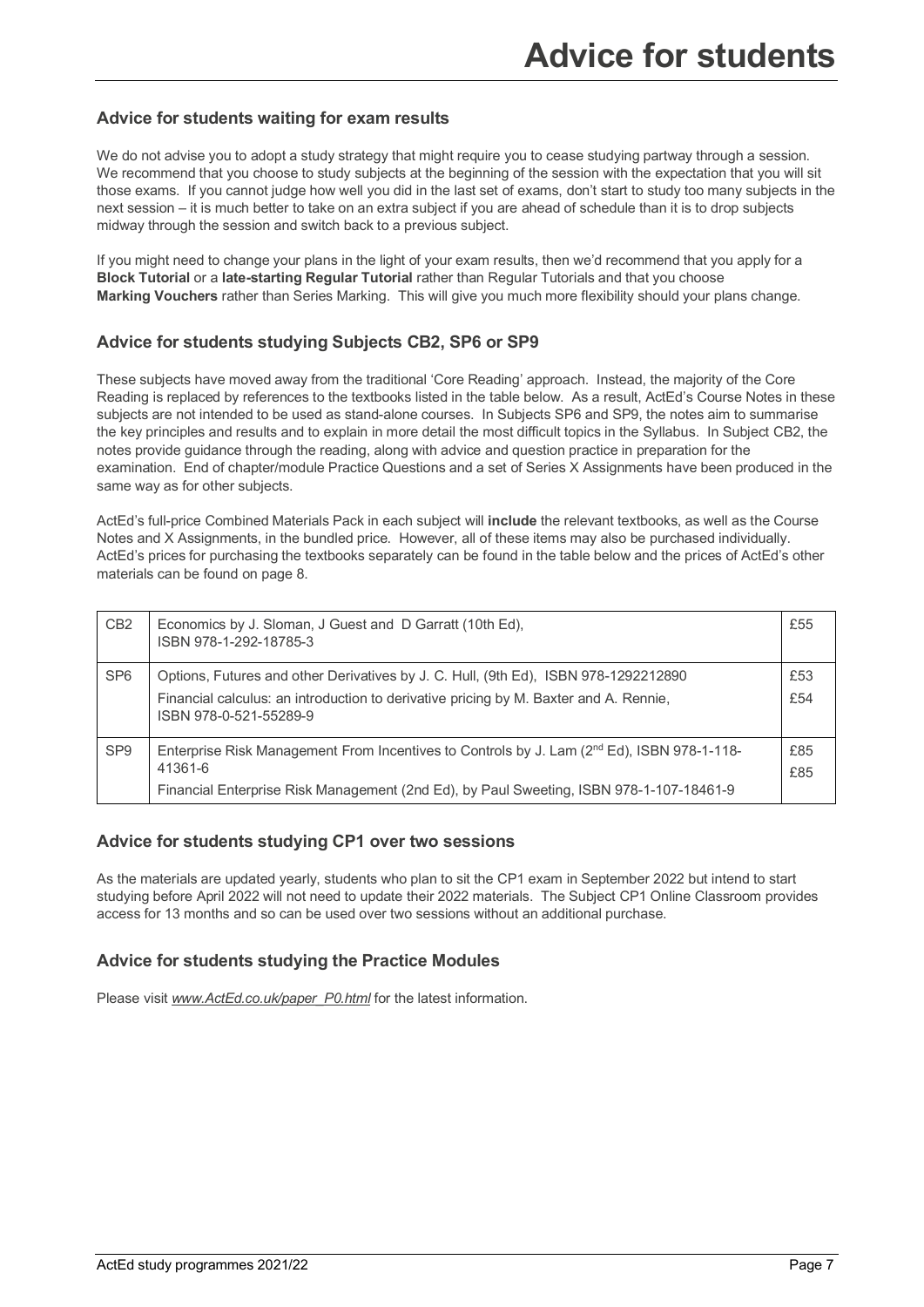#### **Core study materials**

| Prices are quoted per<br>individual subject and<br>exclude VAT, which will<br>be added where<br>indicated.                   | CM <sub>1</sub><br>CS <sub>2</sub> | CM <sub>2</sub><br>CS <sub>1</sub> | CB <sub>1</sub> | CB <sub>2</sub>    | CP <sub>1</sub>  | CP <sub>2</sub><br>CP <sub>3</sub> | <b>SP1-2</b><br><b>SP4-5</b><br><b>SP7-8</b> | SP <sub>6</sub>   | SP <sub>9</sub>   | $SA1-4$<br>SA7 |
|------------------------------------------------------------------------------------------------------------------------------|------------------------------------|------------------------------------|-----------------|--------------------|------------------|------------------------------------|----------------------------------------------|-------------------|-------------------|----------------|
| <b>Combined Materials</b><br>Pack (CMP) <sup>a</sup><br>includes Course Notes, Series<br>X Assignments and PBOR <sup>e</sup> | £262 <sup>d</sup>                  | £234 <sup>d</sup>                  | £128            | £155 $\textdegree$ | £420             | £73                                | £241                                         | £306 <sup>c</sup> | £370 <sup>c</sup> | £271           |
| Course Notes (included in<br>$CMP)$ <sup>a</sup>                                                                             | £150                               | £130                               | £100            | £75                | £350             | £51                                | £180                                         | £144              |                   | £203           |
| Series X Assignments<br>(included in CMP)                                                                                    | £51                                | £42                                |                 | £35                | £88              | £28                                | £75                                          |                   |                   | £85            |
| Paper B Online Resources <sup>e</sup><br>(PBOR, included in CMP)                                                             |                                    | £88 <sup>d</sup>                   |                 |                    |                  |                                    |                                              |                   |                   |                |
| Core Reading (incorporated<br>in Course Notes) <sup>b</sup>                                                                  | £30 <sup>b</sup>                   | £26 $b$                            | £19 $b$         |                    | £44 <sup>b</sup> |                                    | £24 <sup>b</sup>                             |                   |                   | £35 $b$        |

#### **Notes**

**These prices are for full-price material only. Please see page 10 for retaker-rate material details. You may need to add despatch charges to the above prices. Please see page 10 for details.**

- a. The price of an eBook is the same as the printed product except that VAT is added for orders of eBooks from within the EU and South Africa. (There is no VAT added to UK eBook orders.) However, if the eBook is ordered as an addition to the same version of the paper product in a subject in the same academic year, the additional charge for the eBook is £23 + VAT for CMPs and Course Notes and £13 + VAT for Flashcards, ASETs and Revision Notes.
- b. Core Reading is only available from ActEd to student members of the IFoA who have purchased a CMP from ActEd in the same subject (*ie* since 1 September 2018). Also, retakers may order Core Reading from ActEd if they have previously purchased a Combined Materials Pack in the corresponding old subject(s).
- c. The CB2, SP6 and SP9 CMPs include the required textbooks. Please see page 7 for more details. The books are **not** included in the Course Notes.
- d. VAT will be added on the cost of PBOR for orders from the UK and within the EU.
- e. PBOR is only available in Subjects CM1-2 and CS1-2, and includes the Series Y Assignments. Access to PBOR is only given for 13 months. An additional fee is payable if extended access is required.

#### **Revision materials**

| Prices are quoted per individual subject and exclude<br>VAT, which will be added where indicated.                                                                       |                                                    | CM <sub>1</sub><br>CS <sub>2</sub> | CM2<br>CS <sub>1</sub> | C <sub>B</sub> 1<br>CB2 | CP <sub>1</sub> | CP <sub>2</sub> | CP <sub>3</sub> | <b>SP1-2</b><br><b>SP4-9</b> | <b>SA1-4</b><br>SA <sub>7</sub> |
|-------------------------------------------------------------------------------------------------------------------------------------------------------------------------|----------------------------------------------------|------------------------------------|------------------------|-------------------------|-----------------|-----------------|-----------------|------------------------------|---------------------------------|
| ASET <sup>a</sup><br>(available in CM1-2,<br>CS1-2,                                                                                                                     | 2014-2017 papers<br>(2017-2018 papers only in CP3) | £61                                | £54                    | £38                     | £69             |                 | £31             | £41                          | £46                             |
| CB1-2, CP1, CP2,<br>CP3, SP1-2, SP4-9,<br>SA2-4)                                                                                                                        | 2019-2021 papers<br>(2020-21 papers only in CP2)   | £48                                | £48                    | £32                     | £56             | £32             | £32             | £36                          | £40                             |
| Mini-ASET is not<br>available in CB1-2.                                                                                                                                 | Mini-ASET<br>(April 2022 papers only)              | £20                                | £20                    |                         | £20             | £20             | £12             | £12                          | £12                             |
| Flashcards <sup>a</sup><br>(VAT will be added to orders from the UK and within the EU,<br>available in CM1-2, CS1-2, CB1-2, CP1, SP1-2, SP4-5,<br>SP7-9, SA2-4 and SA7) |                                                    | £53                                | £46                    | £33                     | £46             |                 |                 | £37                          | £40                             |
| Mock Exam eBook                                                                                                                                                         |                                                    | £34                                | £34                    | £17                     | £35             | £28             | £19             | £19                          | £19                             |
| Additional Mock Pack (AMP) eBook                                                                                                                                        |                                                    | £64                                | £64                    | £32                     | £64             | £48             | £32             | £32                          | £32                             |
| Revision Notes <sup>a</sup><br>(available in CM1-2, CS1-2, CB1-2, CP1, SP1-2, SP4-5,<br>SP7-8)                                                                          |                                                    | £107                               | £94                    | £67                     | £117            |                 |                 | £80                          |                                 |
| Subjects CP1 and SA2)                                                                                                                                                   | Sound Revision (VAT will be added, available in    |                                    |                        |                         | £45             |                 |                 |                              | £35                             |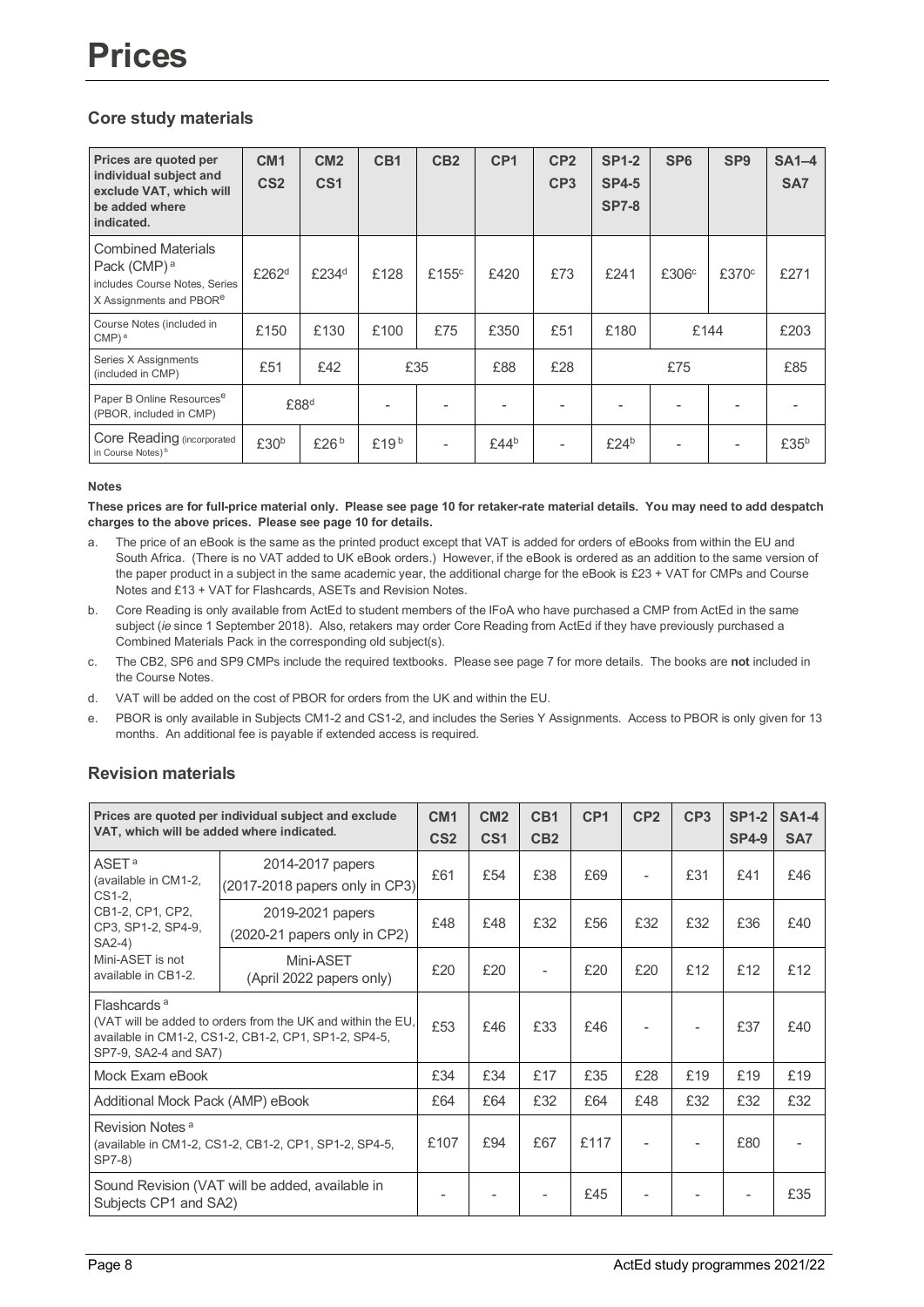#### **Marking**

| Prices are quoted per individual subject and<br>exclude VAT which will be added. |                 | CM <sub>2</sub> | C <sub>B</sub> 1         | CP <sub>1</sub>          | CP <sub>2</sub>          | CP <sub>3</sub> | <b>SP1-2   SA1-4</b> |      |
|----------------------------------------------------------------------------------|-----------------|-----------------|--------------------------|--------------------------|--------------------------|-----------------|----------------------|------|
|                                                                                  |                 | CS <sub>1</sub> | CB2                      |                          |                          |                 | <b>SP4-9</b>         | SA7  |
| Series X Marking                                                                 | £275            | £225            | £188                     | £328                     | £162                     | £162            | £335                 | £370 |
| Series Y Marking (for CS and CM Paper B)                                         |                 | £125            | $\overline{\phantom{a}}$ | $\overline{\phantom{a}}$ | $\overline{\phantom{a}}$ |                 |                      |      |
| <b>Mock Exam Marking</b>                                                         | £130            | £130            | £65                      | £130                     | £113                     |                 | £65                  |      |
| <b>Marking Vouchers</b>                                                          | £73 per voucher |                 |                          |                          |                          |                 |                      |      |

#### **Face-to-face and Live Online tuition**

| Prices shown per student and exclude VAT which will be added.  |                                       |                                         |  |  |  |  |
|----------------------------------------------------------------|---------------------------------------|-----------------------------------------|--|--|--|--|
| <b>CM, CS and CB Subjects</b><br><b>CP, SP and SA Subjects</b> |                                       |                                         |  |  |  |  |
| Face-to-face                                                   | £137 per day<br>(£68.50 per half-day) | £151 per day<br>$(E75.50$ per half-day) |  |  |  |  |
| Live Online                                                    | £119 per day<br>(£59.50 per half-day) | £129 per day<br>(£64.50 per half-day)   |  |  |  |  |

#### **Online Classroom**

| Prices are per exam session and exclude VAT<br>which will be added to orders from the UK and<br>within the EU. | <b>Standard price</b> | <b>Retaker Rate</b> |
|----------------------------------------------------------------------------------------------------------------|-----------------------|---------------------|
| <b>CM1 &amp; CS2</b>                                                                                           | £411                  | £62                 |
| <b>CM2 &amp; CS1</b>                                                                                           | £329                  | £49                 |
| CB1 & CB2                                                                                                      | £247                  | £37                 |
| CP <sub>1</sub>                                                                                                | £452                  | £68                 |
| CP2 & CP3                                                                                                      | £90                   | £14                 |
| SA1 (mini-Online Classroom)                                                                                    | £150                  | £20                 |
| SP1, SP2, SP5, SP7, SP8, SA2 & SA7                                                                             | £271                  | £41                 |

The Retaker Rate only applies to students who have previously or simultaneously purchased a Regular or Block Tutorial or the Online Classroom with ActEd in the same subject(s) (or the equivalent old era subject(s)).

#### **Reduced-rate materials**

Students on a low income and paying themselves may be eligible for reduced rates with ActEd. The discounts range from 10% off the price of marking products to 60% off the price of an Online Classroom. Standard despatch charges will apply to orders of study materials. Please refer to our website for more details: *https://acted.co.uk/ordering\_reduced\_rate\_material.html*.

*All prices correct as at 1 September 2021 but may be subject to change.*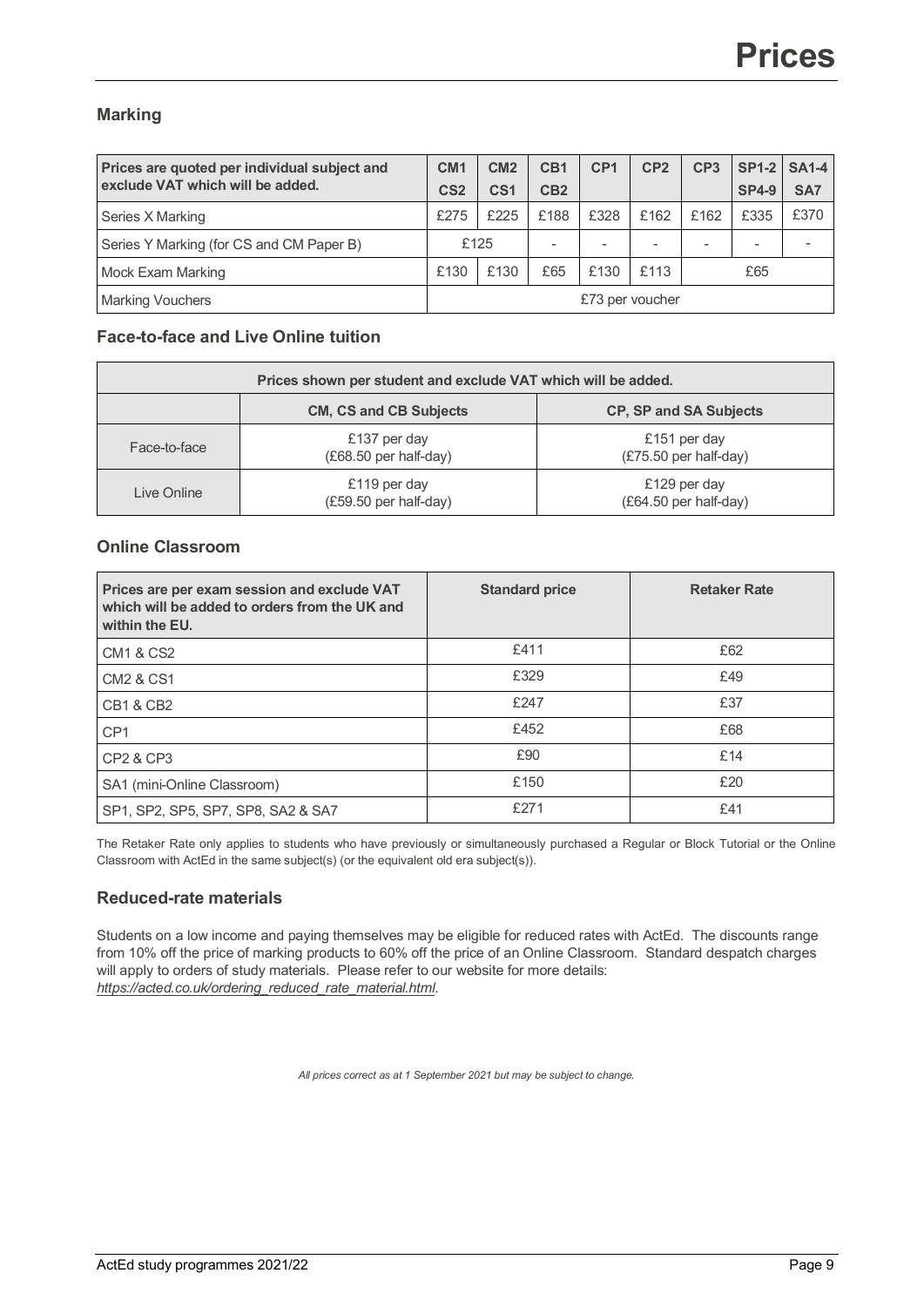# **Retaker discounts and despatch charges**

#### **Retaker discounts**

Where available, CMP Upgrades (described on page 1) can be downloaded from our website at *www.ActEd.co.uk*. However, students retaking a subject can also benefit from reduced-price materials. The discounts apply only if you have previously purchased the same or equivalent product in the same subject, or the equivalent old-era subject(s) directly from ActEd in the last 5 years. Discounts do not apply if your original course was supplied through a university or directly by the Profession (in the UK or India). When ordering retaker-price materials, please use the designated place on the order form or tick the relevant box when using the online store.

| Prices exclude VAT which will be added in EU and South Africa to eBook prices<br>and the PBOR element (£44) of Retaker CMPs in Subjects CM1-2 and CS1-2. |                                                                                                                                  |                                                                     |                                                                                                                      |                                                                |                                                                             |                                             |  |  |  |  |  |  |
|----------------------------------------------------------------------------------------------------------------------------------------------------------|----------------------------------------------------------------------------------------------------------------------------------|---------------------------------------------------------------------|----------------------------------------------------------------------------------------------------------------------|----------------------------------------------------------------|-----------------------------------------------------------------------------|---------------------------------------------|--|--|--|--|--|--|
| <b>Subject</b>                                                                                                                                           | <b>Retaker price for</b><br>printed CMP<br>(including Paper B<br><b>Online Resources</b><br>for<br><b>CM and CS</b><br>Subjects) | <b>Retaker</b><br>price<br>for<br>printed<br>Course<br><b>Notes</b> | Retaker price for<br><b>CMP eBook</b><br>(including Paper B<br><b>Online Resources</b><br>for CM and CS<br>Subjects) | <b>Retaker</b><br>price for<br>Course<br><b>Notes</b><br>eBook | <b>Retaker price</b><br>for other<br>printed<br>products and<br><b>PBOR</b> | <b>Retaker price</b><br>for other<br>eBooks |  |  |  |  |  |  |
| CM2, CS1, CM1, CS2                                                                                                                                       | £115 $*$                                                                                                                         | £38                                                                 | £100*                                                                                                                | £23                                                            | 50% of full<br>price                                                        | £13                                         |  |  |  |  |  |  |
| <b>CB1 &amp; CB2</b><br>(without textbook)                                                                                                               | £50                                                                                                                              | £30                                                                 | £23                                                                                                                  | £23                                                            | 50% of full<br>price                                                        | £13                                         |  |  |  |  |  |  |
| <b>CP2 &amp; CP3</b>                                                                                                                                     | £33                                                                                                                              | £24                                                                 | £23                                                                                                                  | £23                                                            | 50% of full<br>price                                                        | £13                                         |  |  |  |  |  |  |
| CP1, SP1-2, SP4-5,<br>SP6 & SP9 (without<br>textbooks),<br>SP7-8, SA1-SA4 &<br>SA7                                                                       | £65                                                                                                                              | £49                                                                 | £23                                                                                                                  | £23                                                            | 50% of full<br>price                                                        | £13                                         |  |  |  |  |  |  |

\* If you do not want or need PBOR, then we suggest you only buy the Course Notes rather than the full CMP.

#### **Despatch charges**

Charges are set out in the table below and must be added to the cost of the materials in order to calculate the total amount to be paid. The despatch charge is on a per-copy basis, but we will reduce the charge by £13 (for orders despatched to Ireland, Europe & South Africa), or £17 (rest of the world) for each additional item of study materials ordered after the first (with a minimum total charge of zero). For example, if you live in Ireland and you order the CB1 CMP and CP3 Course Notes, the despatch charge will be £16 + £13 - £13 = £16. Despatch charges do not apply to eBooks.

Students based overseas may incur import tax on delivery of materials. Any VAT, charges and tariffs levied by the customs authorities (and related fees by the courier) are the responsibility of the recipient rather than ActEd.

| Despatch charges for printed material<br>(excluding VAT, which will be added for items<br>marked *)       | <b>UK</b> | Ireland and<br><b>Channel</b><br><b>Islands</b> | <b>Rest of</b><br><b>Europe</b> | South<br>Africa | Australia &<br><b>New</b><br><b>Zealand</b> | <b>Rest of</b><br>the world |
|-----------------------------------------------------------------------------------------------------------|-----------|-------------------------------------------------|---------------------------------|-----------------|---------------------------------------------|-----------------------------|
| CB1, CP2, CP3, SP1, SP2, SP4, SP5, SP7, SP8<br>and SA CMPs; CM, CS, CP1, SP and SA Course<br><b>Notes</b> |           | £16                                             | £23                             | £15             | £42                                         | £35                         |
| CM1-2, CS1-2, CB2, CP1, SP6 & SP9 CMPs                                                                    |           | £16                                             | £27                             | £15             | £47                                         | £40                         |
| Revision Notes; Flashcards*                                                                               |           | £13                                             | £21                             | £22             | £32                                         | £28                         |
| CB Course Notes; CP2 & CP3 Course Notes; Core<br>Reading; ASET; Practice Module Booklets; textbooks       |           | £13                                             | £18                             | £15             | £25                                         | £25                         |
| X Assignments                                                                                             |           | £9                                              | £15                             | £15             | f22                                         | f22                         |

*All prices correct as at 1 September 2021 but may be subject to change.*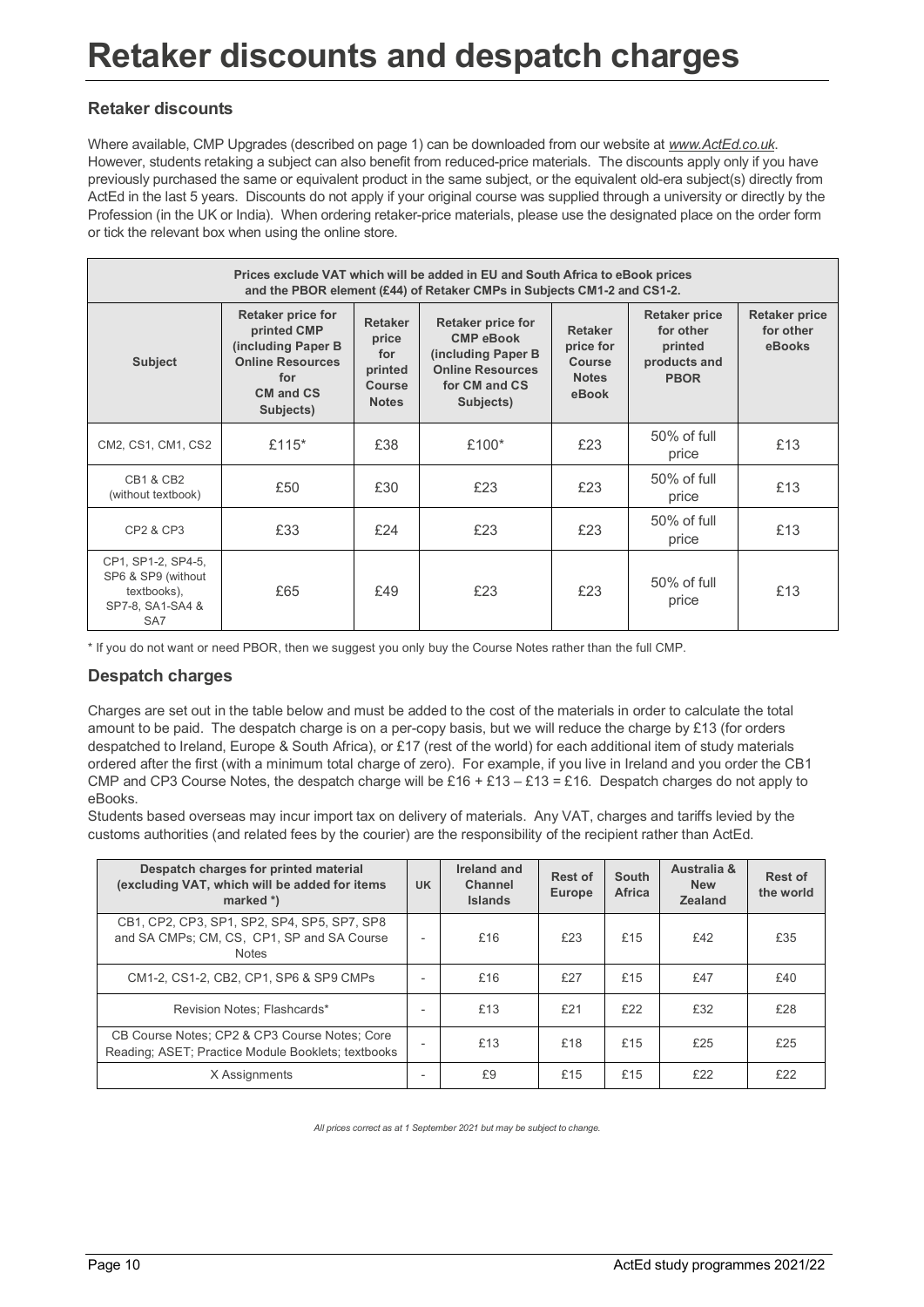### **How and when to order**

Please order through our online store (at *www.ActEd.co.uk/estore)*. Alternatively, if you prefer to order by email/post, please find the relevant forms on our website. We do not accept orders by telephone, but we will be happy to give you advice if you call us.

Study materials are sent directly from our printers by courier. In most cases study material arrives within 5–7 working days of ordering, assuming the relevant availability date stated below has passed. However, delivery may take slightly longer during the 2–3 weeks after each set of exams and exam results. Items sent overseas may take considerably longer, so we recommend that you order as early as possible.

As we like to keep our materials as up to date as possible, some of the study materials are not available until midway through a session. However, you are still encouraged to place your order in full at the start of the session. We'll despatch immediately all the items available at the time of your order and automatically send any outstanding items as they become available.

Full details of our provisional tutorial timetable and more details of the application process for tutorials are set out in our *Tuition Bulletin*, available on our website at *www.ActEd.co.uk*.

**To maximise your chance of getting a place on your chosen tutorial, you should apply as soon as possible and certainly well before the relevant finalisation date shown in the** *Tuition Bulletin***.**

#### **Expected availability for study material**

Combined Materials Pack (Core Subjects) 24 September 2021 Combined Materials Pack (Specialist Subjects) 8 October 2021

*Please note that eBooks may not be available until around 3 weeks after these dates, but we will release them as soon as we can.*

CMP Upgrade 2021/22 (where available) (available free of charge from *www.ActEd.co.uk)* November 2021 Mock Exam January 2022 AMP January 2022 Flashcards January 2022

ASET (2014-2017 papers) November 2021 ASET (2019-2021 papers) **February 2022** 

Revision Notes **Access 2022 CONVERTS 2022** 

Online Classroom – April 2022 exams November 2021 Online Classroom – September 2022 exams late May 2022